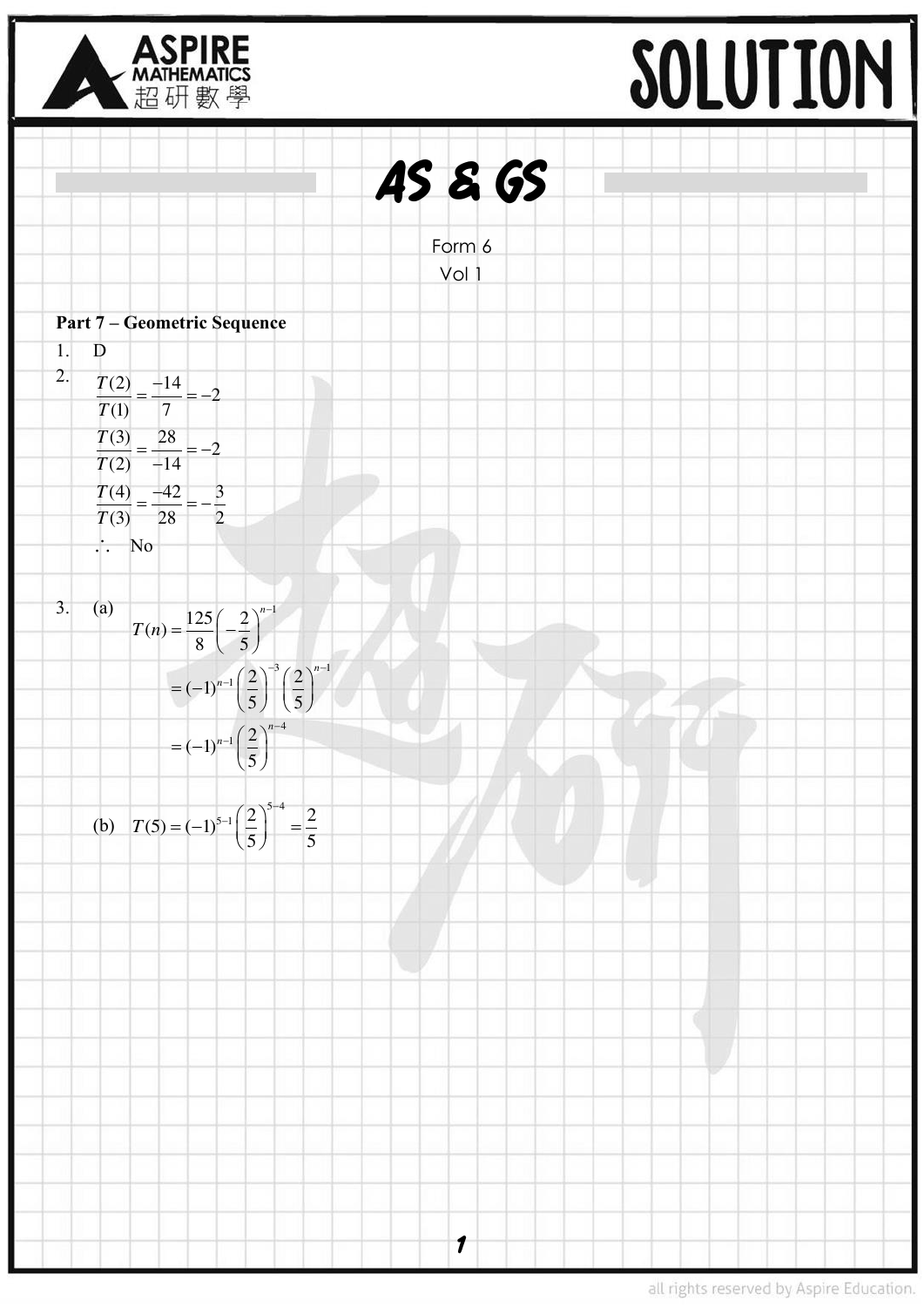4. 
$$
T(3) = \frac{1}{27}
$$
  
\n
$$
ar^{2} = \frac{1}{27} \dots 0
$$
  
\n
$$
T(6) = \frac{1}{729} \dots (2)
$$
  
\n
$$
\therefore r^{2} = \frac{1}{729} \dots (2)
$$
  
\n
$$
\therefore r^{2} = \frac{1}{27}
$$
  
\n
$$
r = -\frac{1}{3}
$$
  
\n
$$
a - \frac{1}{3}
$$
  
\n
$$
a - \frac{1}{3}
$$
  
\n
$$
= (-1)^{x} \cdot \left(\frac{1}{3}\right)^{x}
$$
  
\n
$$
= (-1)^{x} \cdot \left(\frac{1}{3}\right)^{x}
$$
  
\n
$$
= (-1)^{x} \cdot \left(\frac{1}{3}\right)^{x}
$$
  
\n
$$
= (-1)^{x} \cdot \left(\frac{1}{3}\right)^{x}
$$
  
\n
$$
= (-1)^{x} \cdot \left(\frac{1}{3}\right)^{x}
$$
  
\n
$$
= (-1)^{x} \cdot \left(\frac{1}{3}\right)^{x}
$$
  
\n
$$
= \frac{1}{9}
$$
  
\n
$$
\therefore r = \pm \frac{1}{3}
$$
  
\n
$$
a = \pm \frac{1}{729}
$$
  
\n
$$
a = 1
$$
  
\n
$$
= -229 \cdot \left(\frac{1}{3}\right)^{x}
$$
  
\n
$$
= \left(\frac{1}{3}\right)^{-1} (x + 3)^{x}
$$
  
\n
$$
= \left(\frac{1}{3}\right)^{-1} (x + 3)^{x}
$$
  
\n
$$
= \left(\frac{1}{3}\right)^{-1} (x + 3)^{x}
$$
  
\n2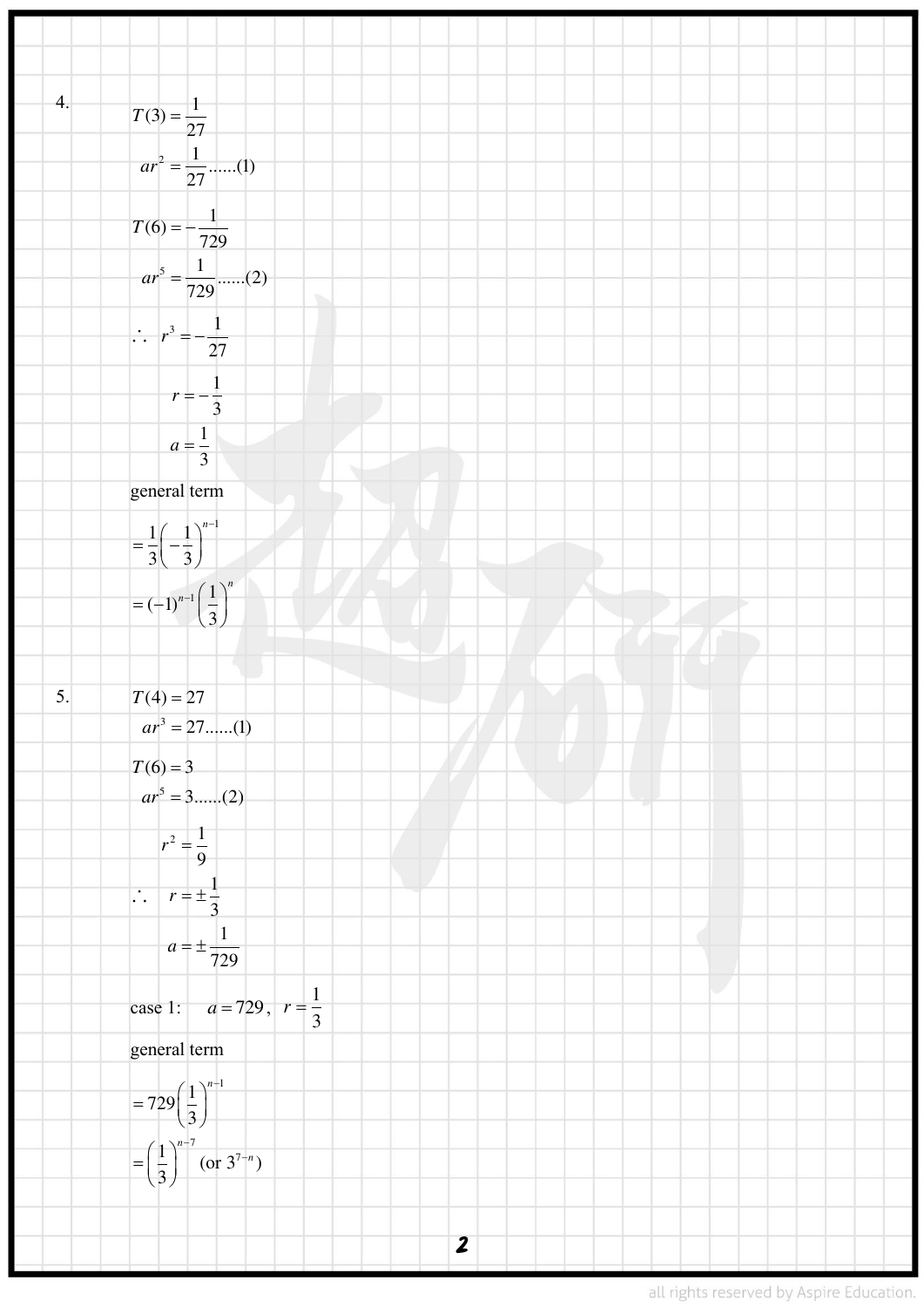case 2: 
$$
a = -729
$$
,  $r = -\frac{1}{3}$   
\ngeneral term  
\n $= -729(-\frac{1}{3})^{-1}$   
\n $= (-1)^n(\frac{1}{3})^{-3}$  (or (-1)^n (3<sup>2−1</sup>))  
\n6:  $T(1) \times T(4) = 108$   
\n $a^2r^2 = 188$ ....(1)  
\n $T(3) = 18$   
\n $a^2r^2 = 188$ ....(2)  
\n $a^2r^2 = 324$ ....(2)  
\n $\therefore r = -3$   
\n $a = 2$   
\n $T(n) = 2(3)^{n+1}$   
\n $= a$   
\n $T(n) = 2^{n+1}$   
\n $\therefore \frac{T(n+1)}{2} = \frac{2}{a-1b}$   
\n $\therefore \frac{T(n+1)}{T(n)} \text{ is a constant.}$   
\n(a)  $\frac{T(2)}{T(1)} = \frac{9}{3}$   
\n(b)  $\frac{T(1)}{T(1)} = \frac{3}{3}$   
\n $a = -3$   
\n $T(1) = 3$   
\n $a^2 = 3$   
\n $b = \frac{2}{3}$   
\n $\therefore a = 3, b = \frac{2}{3}$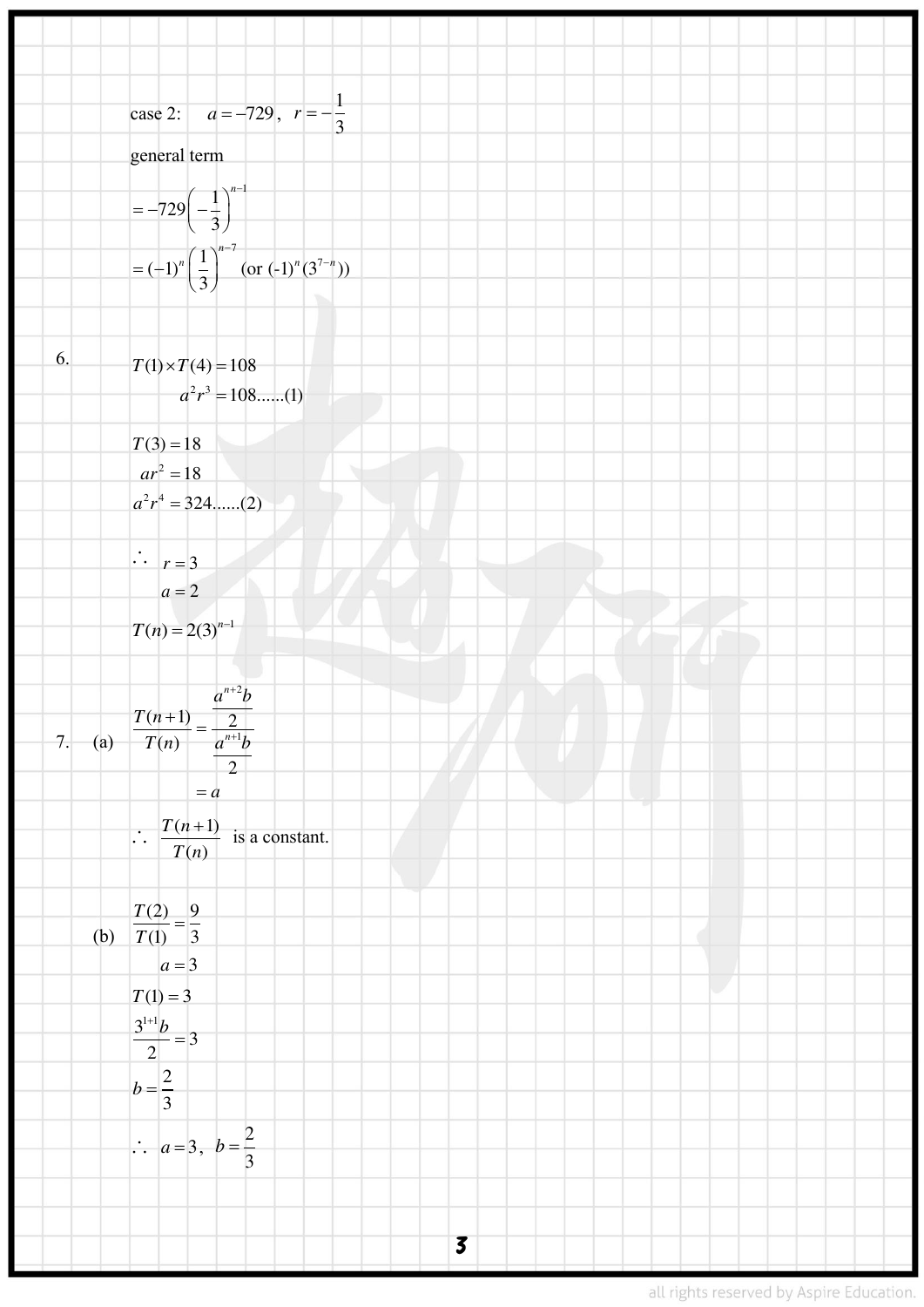| 8.  |                                                                                    |
|-----|------------------------------------------------------------------------------------|
|     | $T(4) + T(5) = 48$                                                                 |
|     | $ar^3 + ar^4 = 48$                                                                 |
|     | $ar^3(1+r) = 48$ (1)                                                               |
|     | $T(2) + T(3) = 3$                                                                  |
|     | $ar + ar^2 = 3$                                                                    |
|     | $ar(1+r) = 3(2)$                                                                   |
|     |                                                                                    |
|     | $\therefore \quad r^2 = 16$                                                        |
|     | $r = \pm 4$                                                                        |
|     |                                                                                    |
| 9.  | $T(2) + T(5) = 72$                                                                 |
|     | $ar + ar^4 = 72$                                                                   |
|     | $ar(1+r^3) = 72$ (1)                                                               |
|     | $T(5) + T(8) = 9$                                                                  |
|     | $ar^4 + ar^7 = 9$                                                                  |
|     | $ar^4(1+r^3) = 9$ (2)                                                              |
|     |                                                                                    |
|     | $\therefore r^3 = \frac{1}{8}$                                                     |
|     |                                                                                    |
|     | $r=\frac{1}{2}$                                                                    |
|     |                                                                                    |
|     | $a\left(\frac{1}{2}\right)^4 \left[1+\left(\frac{1}{2}\right)^3\right]=9$          |
|     |                                                                                    |
|     | $a = 128$                                                                          |
|     |                                                                                    |
|     | $\therefore$ 1 <sup>st</sup> term = 128                                            |
| 10. | $a=2, r=\frac{6}{2}=3$                                                             |
|     | $T(n) = 486$                                                                       |
|     | $2(3)^{n-1} = 486$                                                                 |
|     | $n=6$                                                                              |
|     |                                                                                    |
|     | 11. (a) $a = -\frac{5}{4}$ , $r = \frac{5}{2} \div \left(-\frac{5}{4}\right) = -2$ |
|     |                                                                                    |
|     | General term                                                                       |
|     | $=-\frac{5}{4}(-2)^{n-1}$                                                          |
|     | $= (-1)^n (5) (2)^{n-3}$                                                           |
|     | $\ddot{\bullet}$                                                                   |
|     |                                                                                    |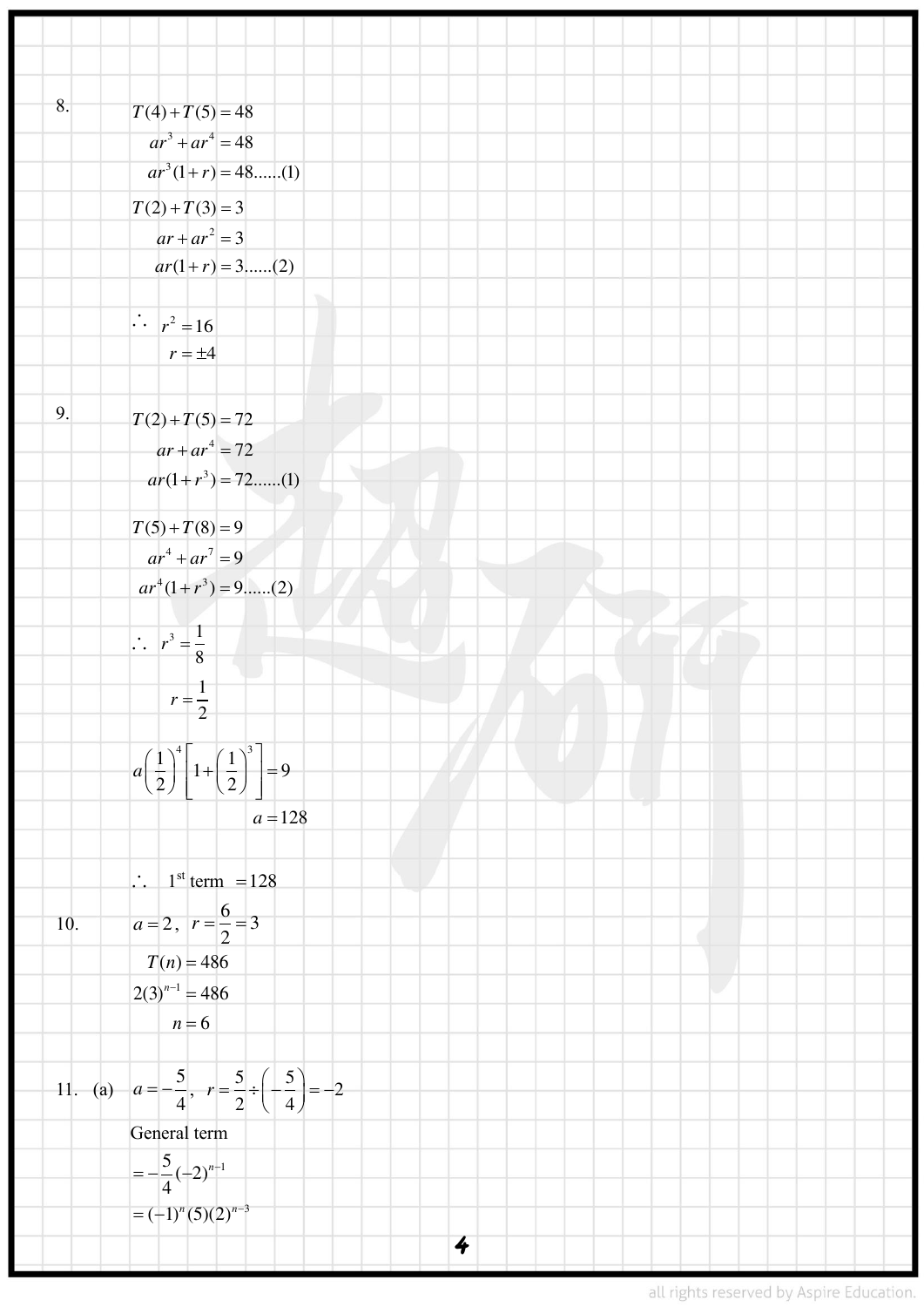(b) 
$$
T(k) \ge 2550
$$
  
\n $(-1)^{k}(5)(2)^{k-2} \ge 250$   
\n $2^{k-2} \ge 510$   
\n $(k-3)\log 2 \ge \log 510$   
\n $k \ge 11.994$   
\n $\therefore$  value of  $k-12$   
\n12. (a)  $a = \frac{8}{81}, r = \frac{4}{27}, \frac{8}{81}, \frac{-3}{2}$   
\n $\therefore$  General term  
\n
$$
T(n) = \frac{8}{81}(\frac{3}{2})^{n+1}
$$
  
\n
$$
T(n) = \frac{81}{81}(\frac{3}{2})^{n+1}
$$
  
\n
$$
= \frac{1}{3}(\frac{3}{2})^{n+1} < \frac{81}{32}
$$
  
\n
$$
= \frac{1}{3}(\frac{3}{2})^{n+1} < \frac{81}{32}
$$
  
\n
$$
= \frac{1}{3}(\frac{3}{2})^{n+1} < \frac{81}{32}
$$
  
\n $(k+4)\log \frac{3}{2} < \log \frac{243}{32}$   
\n $\therefore$  greatest value of  $k = 8$   
\nPart 8 = Properties of G.S.  
\n1. B  
\n2. D  
\n3. A  
\n4.  $y^2 = 32$   
\n $y = \pm 4\sqrt{2}$   
\n5